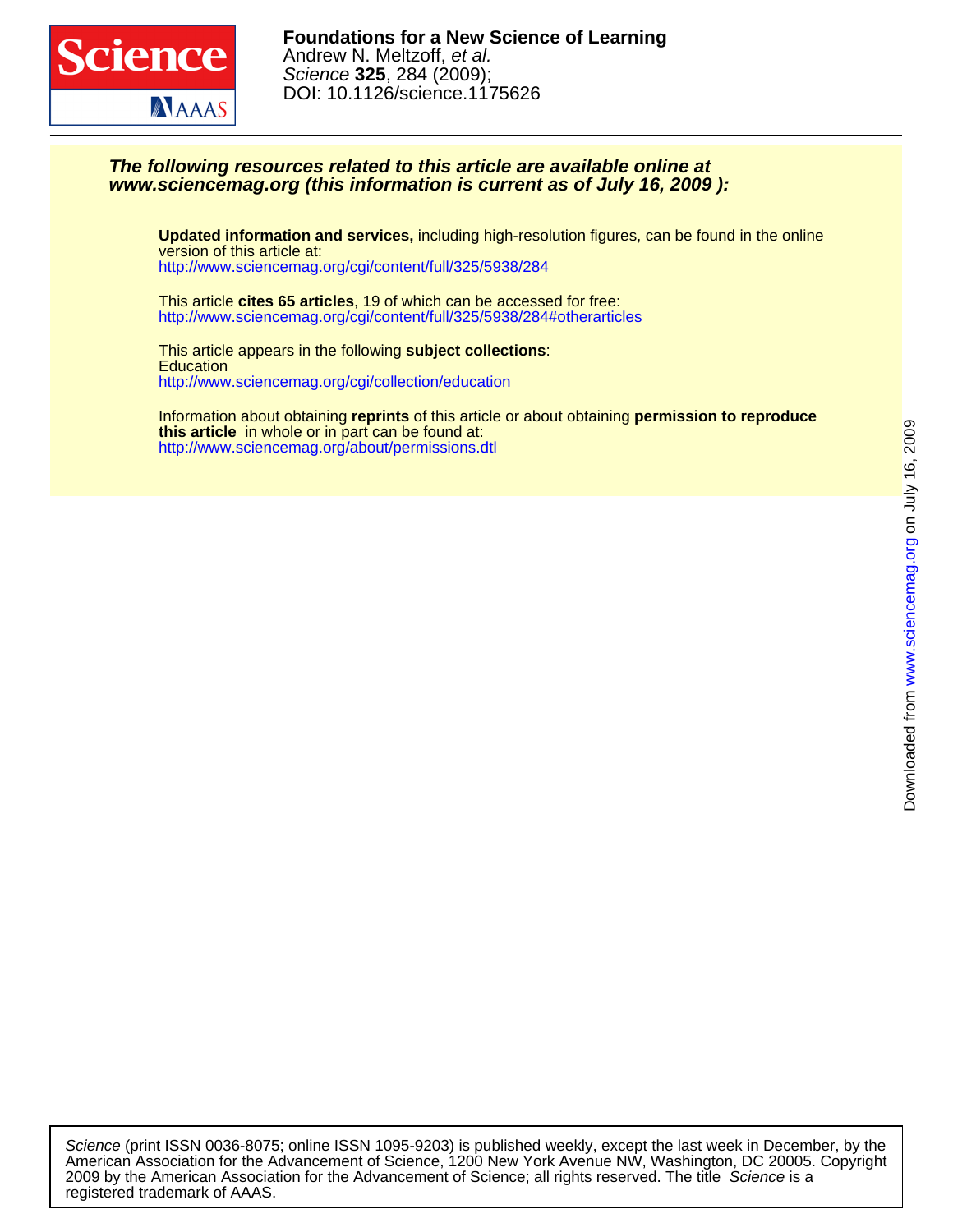# Foundations for a New Science of Learning

Andrew N. Meltzoff,  $1,2,3*$  Patricia K. Kuhl,  $1,3,4$  Javier Movellan,  $5,6$  Terrence J. Sejnowski $5,6,7,8$ 

Human learning is distinguished by the range and complexity of skills that can be learned and the degree of abstraction that can be achieved compared with those of other species. Homo sapiens is also the only species that has developed formal ways to enhance learning: teachers, schools, and curricula. Human infants have an intense interest in people and their behavior and possess powerful implicit learning mechanisms that are affected by social interaction. Neuroscientists are beginning to understand the brain mechanisms underlying learning and how shared brain systems for perception and action support social learning. Machine learning algorithms are being developed that allow robots and computers to learn autonomously. New insights from many different fields are converging to create a new science of learning that may transform educational practices.

**Cultural evolution, which is rare among**<br>species and reaches a pinnacle in *Homo*<br>sapiens, became possible when new forms<br>of learning evolved under selective pressure in species and reaches a pinnacle in Homo of learning evolved under selective pressure in our ancestors. Culture underpins achievements in language, arts, and science that are unprecedented in nature. The origin of human intelligence is still a deep mystery. However, the study of child development, the plasticity of the human brain, and computational approaches to learning are laying the foundation for a new science of learning that provides insights into the origins of human intelligence.

Human learning and cultural evolution are supported by a paradoxical biological adaptation: We are born immature. Young infants cannot speak, walk, use tools, or take the perspective of others. Immaturity comes at a tremendous cost, both to the newborn, whose brain consumes 60% of its entire energy budget  $(1)$ , and to the parents. During the first year of life, the brain of an infant is teeming with structural activity as neurons grow in size and complexity and trillions of new connections are formed between them. The brain continues to grow during childhood and reaches the adult size around puberty. The development of the cerebral cortex has "sensitive periods" during which connections between neurons are more plastic and susceptible to environmental influence: The sensitive periods for sensory processing areas occur early in development, higher cortical areas

\*To whom correspondence should be addressed. E-mail: Meltzoff@u.washington.edu

mature later, and the prefrontal cortex continues to develop into early adulthood (2).

Yet immaturity has value. Delaying the maturation and growth of brain circuits allows initial learning to influence the developing neural architecture in ways that support later, more complex learning. In computer simulations, starting the learning process with a low-resolution sensory system allows more efficient learning than starting with a fully developed sensory system (3).

What characterizes the exuberant learning that occurs during childhood? Three principles are emerging from cross-disciplinary work in psychology, neuroscience, machine learning, and education, contributing to a new science of learning (Fig. 1). These principles support learning across a range of areas and ages and are particularly useful in explaining children's rapid learning in two unique domains of human intelligence: language and social understanding.

Learning is computational. Discoveries in developmental psychology and in machine learning are converging on new computational accounts of learning. Recent findings show that infants and young children possess powerful computational skills that allow them automatically to infer structured models of their environment from the statistical patterns they experience. Infants use statistical patterns gleaned from experience to learn about both language and causation. Before they are three, children use frequency distributions to learn which phonetic units distinguish words in their native language  $(4, 5)$ , use the transitional probabilities between syllables to segment words  $(6)$ , and use covariation to infer cause-effect relationships in the physical world (7).

Machine learning has the goal of developing computer algorithms and robots that improve automatically from experience (8, 9). For example, BabyBot, a baby doll instrumented with a video camera, a microphone, and a loudspeaker (10), learned to detect human faces using the temporal contingency between BabyBots' programmed vocalizations and humans that tended to



Fig. 1. The new science of learning has arisen from several disciplines. Researchers in developmental psychology have identified social factors that are essential for learning. Powerful learning algorithms from machine learning have demonstrated that contingencies in the environment are a rich source of information about social cues. Neuroscientists have found brain systems involved in social interactions and mechanisms for synaptic plasticity that contribute to learning. Classrooms are laboratories for discovering effective teaching practices. [Photo credits: R. Goebel (neuroscience), iStockphoto.com/J. Bryson (education), Y. Tsuno/AFP/Getty Images (machine learning)]

<sup>&</sup>lt;sup>1</sup>Institute for Learning and Brain Sciences, University of Washington, Seattle, WA 98195, USA. <sup>2</sup>Department of Psychology, University of Washington, Seattle, WA, 98195, USA. <sup>3</sup>Learning in Informal and Formal Environments (LIFE) Center, University of Washington, Seattle, WA 98195, USA. <sup>4</sup>Department of Speech and Hearing Sciences, University of Washington, Seattle, WA, 98195, USA. <sup>5</sup>Institute for Neural Computation, University of California at San Diego, La Jolla, CA 92093, USA. <sup>6</sup>Temporal Dynamics of Learning Center (TDLC), University of California at San Diego, La Jolla, CA 92093, USA. <sup>7</sup> Howard Hughes Medical Institute, Salk Institute for Biological Studies, La Jolla, CA 92037, USA. <sup>8</sup>Division of Biological Sciences, University of California at San Diego, La Jolla, CA 92093, USA.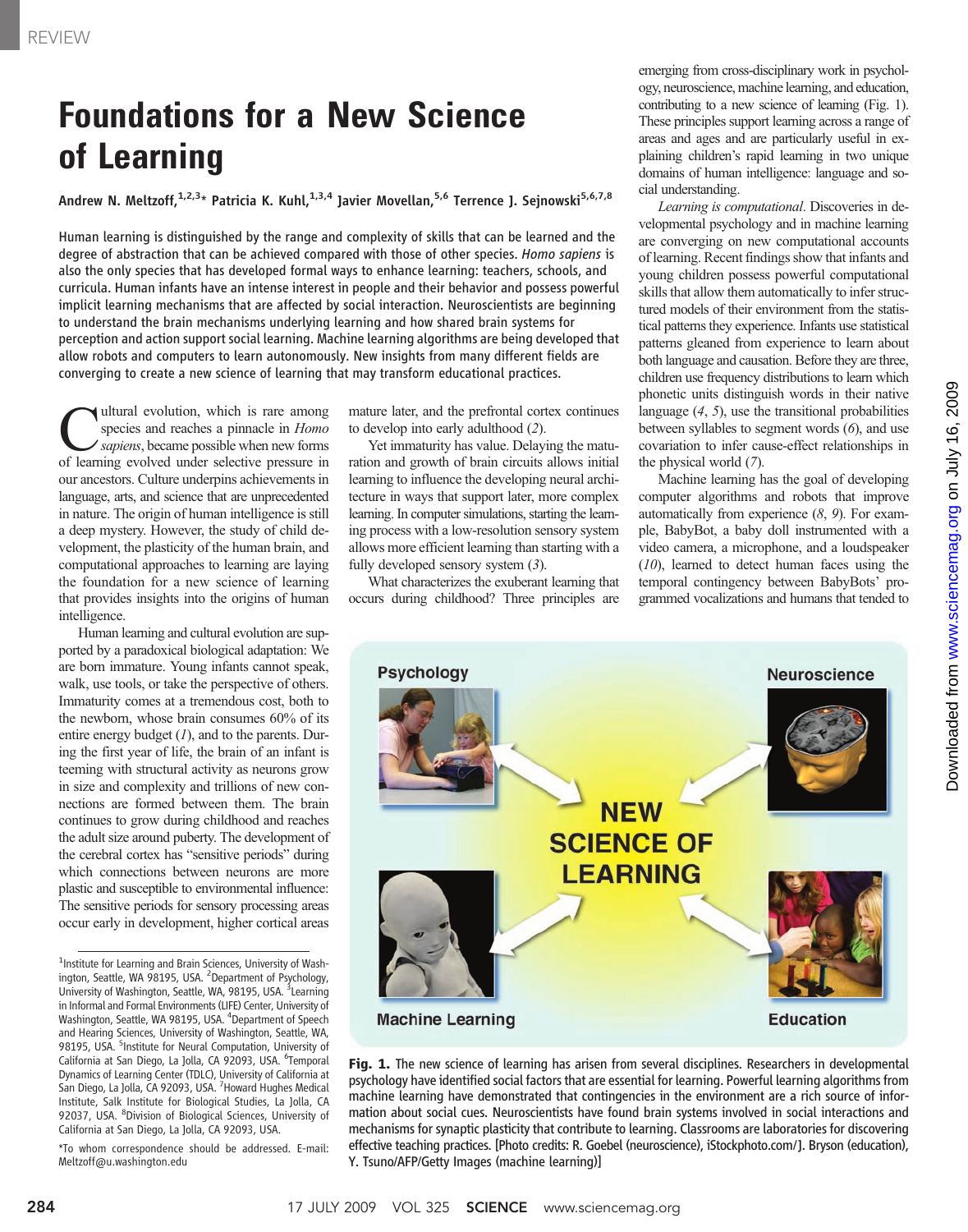respond to these babylike vocalizations. After 6 min of learning, BabyBot detected novel faces and generalized to the schematic faces used in studies of infant face recognition.

Statistical regularities and covariations in the world thus provide a richer source of information than previously thought. Infants' pickup of this information is implicit; it occurs without parental training and begins before infants can manipulate the physical world or speak their first words. New machine learning programs also succeed without direct reinforcement or supervision. Learning from probabilistic input provides an alternative to Skinnerian reinforcement learning and Chomskian nativist accounts (11, 12).

Learning is social. Children do not compute statistics indiscriminately. Social cues highlight what and when to learn. Even young infants are predisposed to attend to people and are motivated to copy the actions they see others do  $(13)$ . They more readily learn and reenact an event when it is produced by a person than by an inanimate device  $(14, 15)$ .

Machine learning studies show that systematically increasing a robot's social-like behaviors and contingent responsivity elevates young children's willingness to connect with and learn from it (16). Animal models may help explain how social interaction affects learning: In birds, neurosteroids that affect learning modulate brain activity during social interaction (17). Social interaction can extend the sensitive period for learning in birds (18). Social factors also play a role in lifelong learning—new social technologies (for example, text messaging, Facebook, and Twitter) tap humans' drive for social communication. Educational technology is increasingly embodying the principles of social interaction in intelligent tutoring systems to enhance student learning (19).

Learning is supported by brain circuits linking perception and action. Human social and language learning are supported by neural-cognitive systems that link the actions of self and other. Moreover, the brain machinery needed to perceive the world and move our bodies to adapt to the movements of people and objects is complex, requiring continuous adaptation and plasticity. Consider what is necessary to explain human imitative learning. Newborns as young as 42 min old match gestures shown to them, including tongue protrusion and

mouth opening (20). This is remarkable because infants cannot see their own faces, and newborns have never seen their reflection in a mirror. Yet, newborns can map from observed behavior to their own matching acts, suggesting shared representations for the acts of self and others (15, 20). Neuroscientists have discovered a striking overlap in the brain systems recruited both for the perception and production of actions (21, 22). For example, in human adults there is neuronal activation when observing articulatory movements in the cortical areas responsible for producing those articulations (23). Social learning, imitation, and sensorimotor experience may initially generate, as well as modify and refine, shared neural circuitry for perception and action. The emerging field of social neuroscience is aimed at discovering brain mechanisms supporting close coupling and attunement between the self and other, which is the hallmark of seamless social communication and interaction.

## Social Learning and Understanding

Human children readily learn through social interactions with other people. Three social skills are foundational to human development and rare in other animals: imitation, shared attention, and empathic understanding.

Imitation. Learning by observing and imitating experts in the culture is a powerful social learning mechanism. Children imitate a diverse range of acts, including parental mannerisms, speech patterns, and the use of instruments to get things done. For example, a toddler may see her father using a telephone or computer keyboard and crawl up on the chair and babble into the receiver or poke the keys. Such behavior is not explicitly trained (it may be discouraged by the parent), and there is no inborn tendency to treat plastic boxes in this way—the child learns by watching others and imitating.

Imitation accelerates learning and multiplies learning opportunities. It is faster than individual discovery and safer than trial-and-error learning. Children can use third-person information (observation of others) to create first-person knowledge. This is an accelerator for learning: Instead of having to work out causal relations themselves, children can learn from watching experts. Imitative learning is valuable because the behavioral actions of others "like me" serve as a proxy for one's own  $(15)$ .

Children do not slavishly duplicate what they see but reenact a person's goals and intentions. For example, suppose an adult tries to pull apart an object but his hand slips off the ends. Even at 18 months of age, infants can use the pattern of unsuccessful attempts to infer the unseen goal of another. They produce the goal that the adult was striving to achieve, not the unsuccessful attempts (14). Children choose whom, when, and what to imitate and seamlessly mix imitation and selfdiscovery to solve novel problems (24, 25).

Imitation is a challenging computational problem that is being intensively studied in the robotic and machine learning communities (26, 27). It requires algorithms capable of inferring complex sensorimotor mappings that go beyond the repetition of observed movements. The match must be achieved despite the fact that the teacher may be different from the observer in several ways (e.g., size, spatial orientation, morphology, dexterity). The ultimate aim is to build robots that can learn like infants, through observation and imitation (28). Current computational approaches to imitation can be divided into direct and goal-based approaches. Direct approaches learn input-action mappings that reproduce the observed behaviors (26); goal-based approaches, which are more recent and less explored, infer the goal of the observed behaviors and then produce motor plans that achieve those goals (29, 30).

Shared attention. Social learning is facilitated when people share attention. Shared attention to the same object or event provides a common ground for communication and teaching. An early component of shared attention is gaze following (Fig. 2). Infants in the first half year of life look more often in the direction of an adult's head turn when peripheral targets are in the visual field (31). By 9 months of age, infants interacting with a responsive robot follow its head movements, and the timing and contingencies, not just the visual appearance of the robot, appear to be key (32). It is unclear, however, whether young infants are trying to look at what another is seeing or are simply tracking head movements. By 12 months, sensitivity to the direction and state of the eyes exists, not just sensitivity to the direction of head turning. If a person with eyes open turns to one of





with an adult (left), a 12-month-old infant sees an adult look at one of two identical objects (middle) and immediately follows her gaze (right).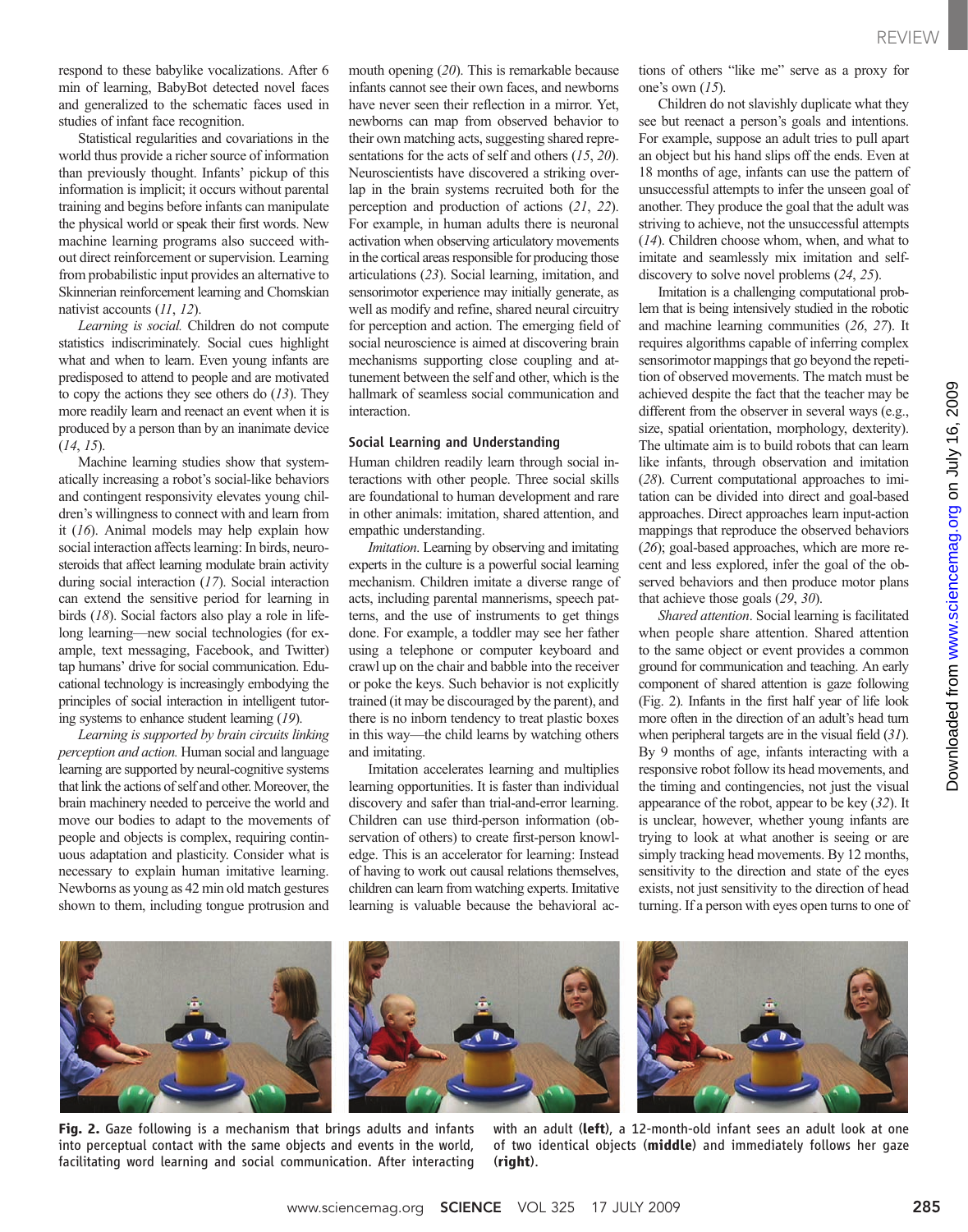two equidistant objects, 12-month-old infants look at that particular target, but not if the person makes the same head movement with eyes closed (33).

A blindfold covering the person's eyes causes 12-month-olds to make the mistake of following the head movements. They understand that eye closure, but not a blindfold, blocks the other person's view. Self-experience corrects this error. In a training study, 1-year-olds were given experience with a blindfold so they understood that it made it impossible to see. When the adult subsequently wore the blindfold, infants who had received selfexperience with it treated the adult as if she could not see (34), whereas control infants did not. Infants project their own experience onto other people. The ability to interpret the behavior and experience of others by using oneself as a model is a highly effective learning strategy that may be unique to humans and impaired in children with autism (35, 36). It would be useful if this could be exploited in machine learning, and preliminary progress is being made (37).

Empathy and social emotions. The capacity to feel and regulate emotions is critical to understanding human intelligence and has become an active area of research in human-computer interaction (38). In humans, many affective processes are uniquely social. Controlled experiments lead to the conclusion that prelinguistic toddlers engage in altruistic, instrumental helping (39). Children also show primitive forms of empathy. When an adult appears to hurt a finger and cry in pain, children under 3 years of age comfort the adult, sometimes offering a bandage or teddy bear (40). Related behavior has been observed with children helping and comforting a social robot that was "crying" (16, 41).

Brain imaging studies in adults show an overlap in the neural systems activated when people receive a painful stimulus themselves or perceive that another person is in pain  $(42, 43)$ . These neural reactions are modulated by cultural experience, training, and perceived similarity between self and other (43, 44). Atypical neural patterns have been documented in antisocial adolescents (45). Discovering the origins of individual differences in empathy and compassion is a key issue for developmental social-cognitive neuroscience.

### Language Learning

Human language acquisition poses a major challenge for theories of learning, and major advances have been made in the last decade (46). No computer has cracked the human speech code and achieved fluent speech understanding across talkers, which children master by 3 years of age (11).

Human language acquisition sheds light on the interaction among computational learning, social facilitation of learning, and shared neural circuitry for perception and production.

Behavioral development. Early in development, infants have a capacity to distinguish all sounds across the languages of the world, a capacity shared by nonhuman primates (47). However, infants' universal capacities narrow with development,

## Foreign-language exposure





A

**Mandarin Chinese phonetic discrimination** 



Fig. 3. The need for social interaction in language acquisition is shown by foreign-language learning experiments. Nine-month-old infants experienced 12 sessions of Mandarin Chinese through (A) natural interaction with a Chinese speaker (left) or the identical linguistic information delivered via television (right) or audiotape (not shown). (B) Natural interaction resulted in significant learning of Mandarin phonemes when compared with a control group who participated in interaction using English (left). No learning occurred from television or audiotaped presentations (middle). Data for age-matched Chinese and American infants learning their native languages are shown for comparison (right). [Adapted from (50) and reprinted with permission.]

and by one year of age, infants' ability to perceive sound distinctions used only in foreign languages and not their native environment is weakened. Infants' universal capacities become languagespecific between 9 and 12 months of age. American and Japanese infants, who at 7 months of age discriminated /ra/ from /la/ equally well, both change by 11 months: American infants improve significantly while Japanese infants'skills show a sharp decline (48).

This transition in infant perception is strongly influenced by the distributional frequency of sounds contained in ambient language (4, 5). Infants' computational skills are sufficiently robust that laboratory exposure to artificial syllables in which the distributional frequencies are experimentally manipulated changes infants' abilities to discriminate the sounds.

However, experiments also show that the computations involved in language learning are "gated" by social processes (49). In foreign-language learning experiments, social interaction strongly influences infants'statistical learning. Infants exposed to a foreign language at 9 months learn rapidly, but only when experiencing the new language during social interchanges with other humans. American infants exposed in the laboratory to Mandarin Chinese rapidly learned phonemes and words from the foreign language, but only if exposed to the new language by a live human being during naturalistic play. Infants exposed to the same auditory input at the same age and for the same duration via television or audiotape showed no learning (50) (Fig. 3). Why infants learned better from people and what components of social interactivity support language learning are currently being investigated (51). Determining the key stimulus and interactive features will be important for theory. Temporal contingencies may be critical (52).

Other evidence that social input advances language learning comes from studies showing that infants vocally imitate adult vowel sounds by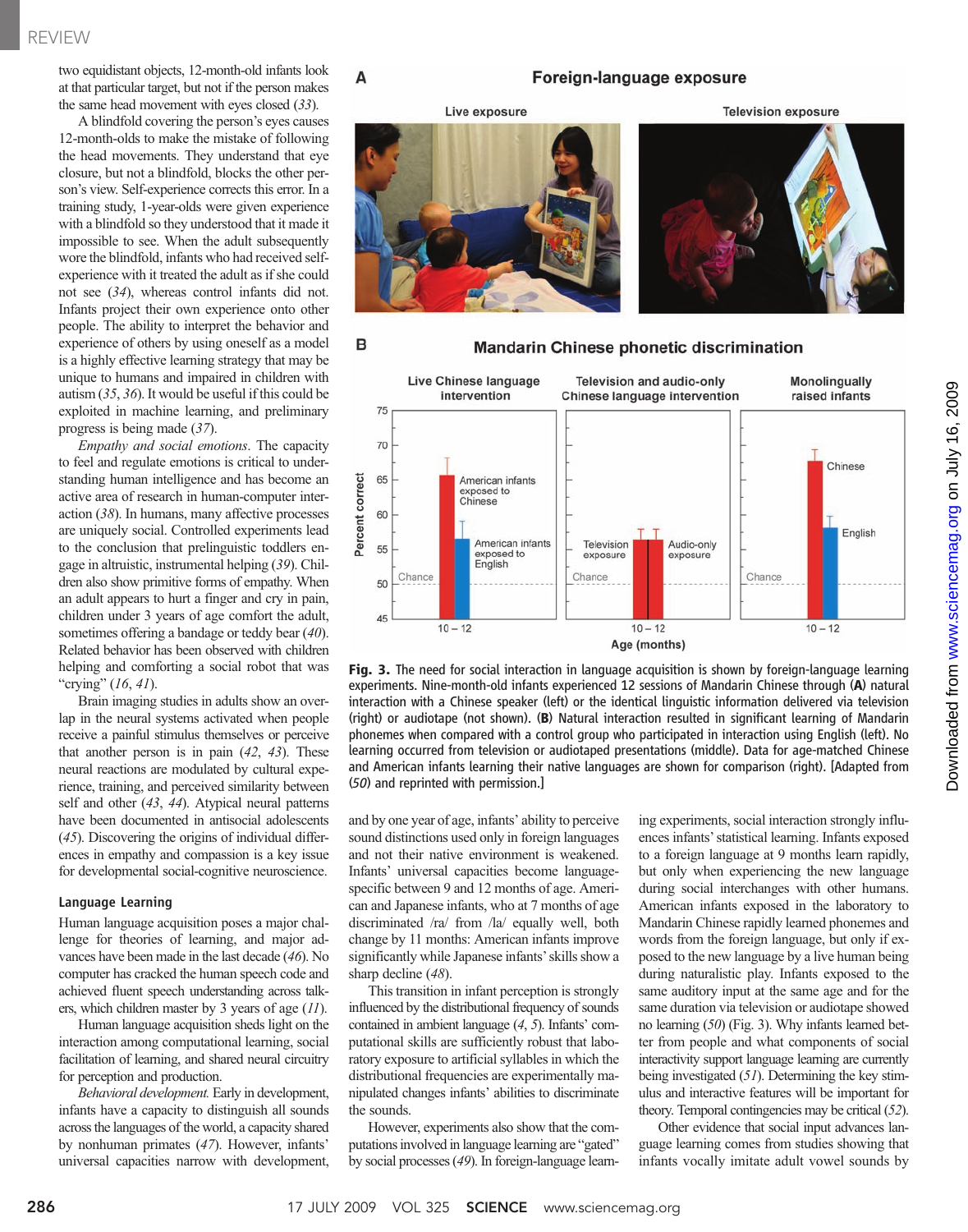5 months but not acoustically matched nonspeech sounds that are not perceived as human speech (53, 54). By 10 months, even before speaking words, the imitation of social models results in a change in the types of vocalizations children produce. Children raised in Beijing listening to Mandarin babble by using tonelike pitches characteristic of Mandarin, which make them sound distinctly Chinese. Children being raised in Seattle listening to English do not babble by using such tones and sound distinctly American.

Children react to a social audience by increasing the complexity of their vocal output. When mothers' responses to their infants' vocalizations are controlled experimentally, a mother's immediate social feedback results both in greater numbers and more mature, adultlike vocalizations from infants (55). Sensory impairments affect infant vocalizations: Children with hearing impairments use a greater preponderance of sounds (such as "ba") that they can see by following the lip movements of the talker. Infants who are blind babble by using a greater proportion of sounds that do not rely on visible articulations ("ga") (56).

Birdsong provides a neurobiological model of vocal learning that integrates self-generated sensorimotor experience and social input. Passerine birds learn conspecific song by listening to and imitating adult birds. Like humans, young birds listen to adult conspecific birds sing during a sensitive period in development and then practice that repertoire during a "sub-song" period (akin to babbling) until it is crystallized (57). Neural models of birdsong learning can account for this gradual process of successive refinement (58). In birds, as in humans, a social context enhances vocal learning (59).

Neural plasticity. In humans, a sensitive period exists between birth and 7 years of age when language is learned effortlessly; after puberty, new language learning is more difficult, and nativelanguage levels are rarely achieved (60, 61). In

birds, the duration of the sensitive period is extended in richer social environments (18, 62). Human learning beyond the sensitive period may also benefit from social interaction. Adult foreignlanguage learning improves under more social learning conditions (63).

A candidate mechanism governing the sensitive period for language in humans is neural commitment (11). Neural commitment is the formation of neural architecture and circuitry dedicated to the detection of phonetic and prosodic characteristics of the particular ambient language(s) to which the infant is exposed. The neural circuitry maximizes detection of a particular language and, when fully developed, interferes with the acquisition of a new language.

Neural signatures of children's early language learning can be documented by using event-related potentials (ERPs). Phonetic learning can be documented at 11 months of age; responses to known words, at 14 months; and semantic and syntactic learning, at 2.5 years (64). Early mastery of the sound patterns of one's native language provides a foundation for later language learning: Children who show enhanced ERP responses to phonemes at 7.5 months show faster advancement in language acquisition between 14 and 30 months of age (65).

Children become both native-language listeners and speakers, and brain systems that link perception and action may help children achieve parity between the two systems. In adults, functional magnetic resonance imaging studies show that watching lip movements appropriate for speech activates the speech motor areas of the brain (66). Early formation of linked perception-production brain systems for speech has been investigated by using brain imaging technology called magnetoencephalography (MEG). MEG reveals nascent neural links between speech perception and production. At 6 months of age, listening to speech activates higher auditory brain areas (superior temporal), as expected, but also simultaneously

activates Broca's area, which controls speech production, although listening to nonspeech sounds does not  $[(67);$ see also (68)]. MEG technology will allow linguists to explore how social interaction and sensorimotor experience affects the cortical processing of language in children and why young children can learn foreign language material from a human tutor but not a television.

New interactive robots are being designed to teach language to children in a social-like manner. Engineers created a social robot that autonomously interacts with toddlers, recognizing their moods and activities (16) (Fig. 4). Interaction with the social robot over a 10-day period resulted in a significant increase in vocabulary in 18- to 24 month-old children compared with the vocabulary of an age-matched control group (41). This robotic technology is now being used to test whether children might learn foreign language words through social games with the robot.

## Education

During their long period of immaturity, human brains are sculpted by implicit social and statistical learning. Children progress from relatively helpless, observant newborns to walking, talking, empathetic people who perform everyday experiments on cause and effect. Educators are turning to psychology, neuroscience, and machine learning to ask: Can the principles supporting early exuberant and effortless learning be applied to improve education?

Progress is being made in three areas: early intervention programs, learning outside of school, and formal education.

Children are born learning, and how much they learn depends on environmental input, both social and linguistic. Many children entering kindergarten in the United States are not ready for school (69), and children who start behind in school-entry academic skills tend to stay behind (70). Neuroscience work suggests that differences in learning opportunities before first grade are correlated with neural differences that may affect school learning (71, 72).

The recognition that the right input at the right time has cascading effects led to early interventions for children at risk for poor academic outcomes. Programs enhancing early social interactions and contingencies produce significant long-term improvements in academic achievement, social adjustment, and economic success and are highly cost effective (73–75).

The science of learning has also affected the design of interventions with children with disabilities. Speech perception requires the ability to perceive changes in the speech signal on the time scale of milliseconds, and neural mechanisms for plasticity in the developing brain are tuned to these signals. Behavioral and brain imaging experiments suggest that children with dyslexia have difficulties processing rapid auditory signals; computer programs that train the neural systems responsible for such processing are helping children with dyslexia improve language and literacy (76). The temporal "stretching" of acoustic distinctions that these programs use is reminiscent of infantdirected speech ("motherese") spoken to infants in natural interaction (77). Children with autism spectrum disorders (ASD) have deficits in imitative learning and gaze following (78–80). This cuts them off from the rich socially mediated learning opportunities available to typically developing children, with cascading developmental effects. Young children with ASD prefer an acoustically matched nonspeech signal over motherese, and the degree of preference predicts the degree of severity of their clinical autistic symptoms (81). Children



Fig. 4. A social robot can operate autonomously with children in a preschool setting. In this photo, toddlers play a game with the robot. One long-term goal is to engineer systems that test whether young children can learn a foreign language through interactions with a talking robot.